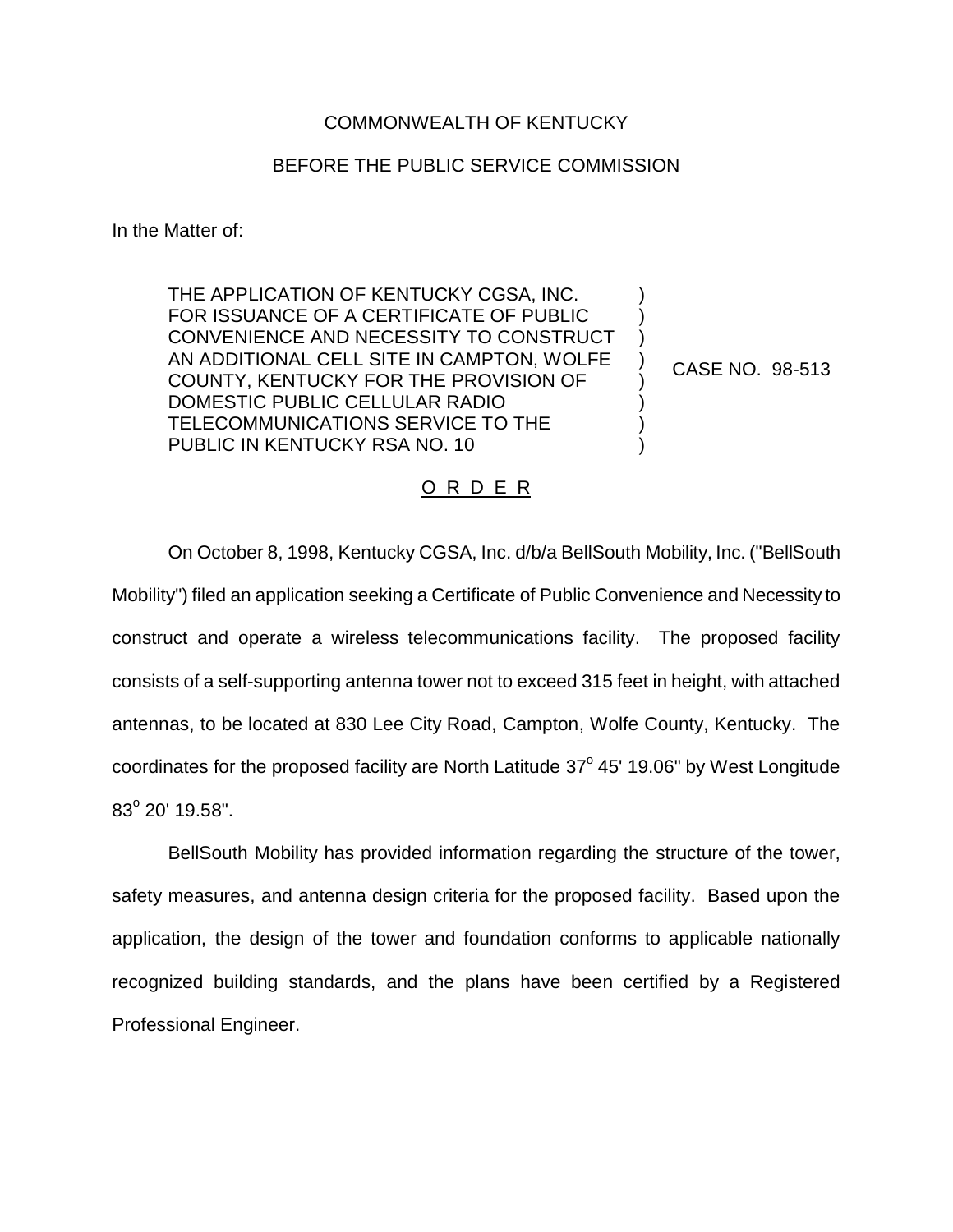Pursuant to KRS 100.324(1), the proposed facility's construction is exempt from local zoning ordinances. However, BellSouth Mobility has notified the Wolfe County Judge Executive of the proposed construction. To date, no comments have been filed by the Judge Executive. BellSouth Mobility has filed applications with the Federal Aviation Administration ("FAA") and the Kentucky Airport Zoning Commission ("KAZC") seeking approval for the construction and operation of the proposed facility. Both decisions are pending.

BellSouth Mobility has filed notices verifying that each person who owns property within 500 feet of the proposed facility has been notified of the pending construction. The notice solicited any comments and informed the property owners of their right to request intervention. In addition, notice of the proposed construction has been posted in a visible location for at least two weeks after filing the application. To date, no comments have been filed with the Commission regarding the proposed construction.

Pursuant to KRS 278.280, the Commission is required to determine proper practices to be observed when it finds, upon complaint or on its own motion, that the facilities of any utility subject to its jurisdiction are unreasonable, unsafe, improper, or insufficient. To assist the Commission in its efforts to comply with this mandate, BellSouth Mobility should notify the Commission if it does not use this antenna tower to provide service in the manner set out in its application and this Order. Upon receipt of such notice, the Commission may, on its own motion, institute proceedings to consider the proper practices, including removal of the unused antenna tower, which should be observed by BellSouth Mobility.

-2-